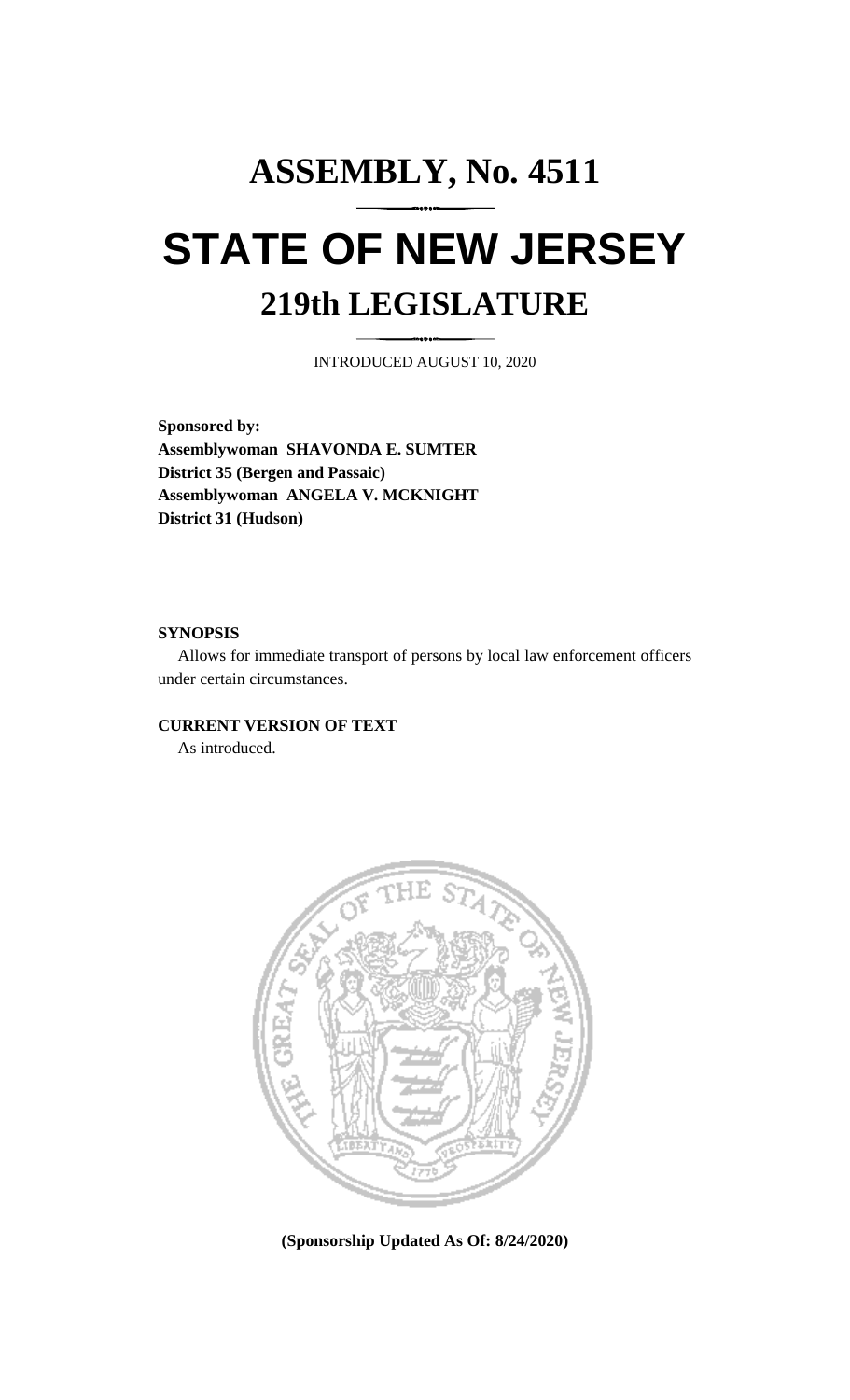**AN ACT** concerning certain county and municipal law enforcement officers and supplementing Title 26 of the Revised Statutes. **BE IT ENACTED** *by the Senate and General Assembly of the State of New Jersey:* 1. a. Notwithstanding any other law, rule, or regulation to the contrary, a county or municipal law enforcement officer shall provide a person with direct transportation to the nearest hospital if: (1) the person is suffering from an injury requiring immediate medical assistance; (2) an emergency medical transportation vehicle is delayed or unavailable; and (3) there is a hospital with the necessary emergency facilities within a reasonable distance. b. The Attorney General, in consultation with the Commissioner of Health, shall promulgate guidelines to effectuate the provisions of this section. The guidelines shall include, but not be limited to: (1) identifying the types of injuries requiring immediate transport by a county or municipal law enforcement officer when emergency medical transportation is delayed or unavailable; (2) a listing of hospitals in each county to which a law enforcement officer may transport an injured person, including accredited trauma centers; (3) procedures for the transportation of injured persons suspected of committing a crime or offense; (4) safety precautions and best practices for avoiding exposure to blood-borne pathogens and communicable diseases; and (5) decontamination of vehicles in which law enforcement officers have transported an injured person. c. As used in this section: "Accredited trauma center" means a trauma center designated as a Level One or Level Two trauma center under the provisions of P.L.2013, c.233 (C.26:2KK-1 et seq.) and the regulations adopted pursuant thereto. "Emergency medical transportation" means the prehospital transportation of an ill or injured patient by a dedicated emergency medical service vehicle or helicopter response unit. "Hospital" means a general acute care hospital licensed pursuant to P.L.1971, c.136 (C.26:2H-1 et seq.). 2. This act shall take effect on the first day of the fourth month next following enactment, but the Attorney General and the Commissioner of Health may take anticipatory administrative action in advance as shall be necessary for the implementation of this act.